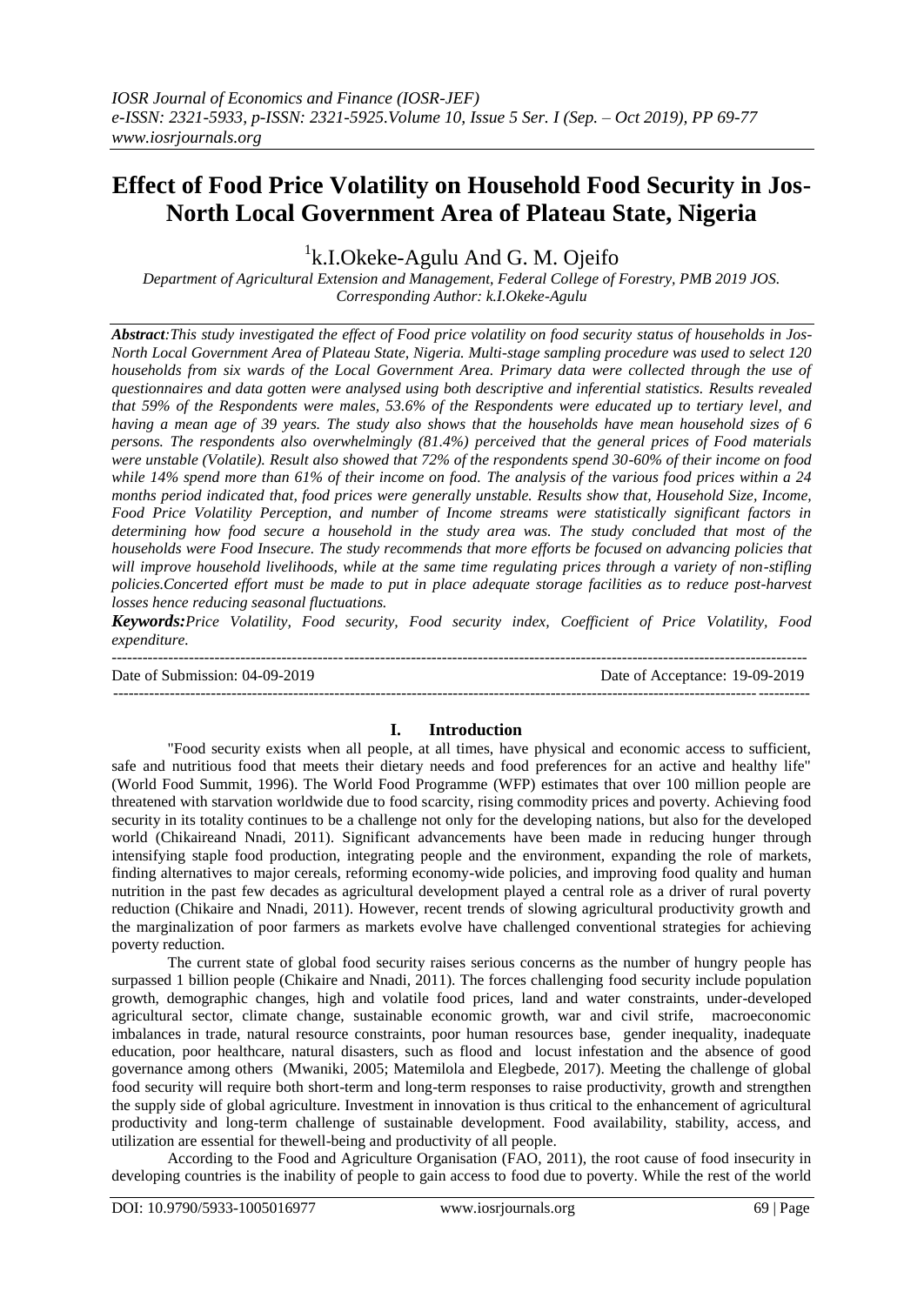has made significant progress towards poverty alleviation, Africa and in particular sub-Saharan Africa, continues to lag behind. The difference lies in the magnitude of the problem in terms of its severity and proportion of the population affected. In developed nations, the problem is alleviated by providing targeted food security interventions, including food aid in the form of direct food relief, food stamps, or indirectly through subsidized food production.

There is a persistent manifestation of hunger and poverty in many parts of Nigeria, particularly in the rural areas. This situation is usually worsened by the problem of food insecurity. The Food and Agriculture Organization (FAO, 2002), observed that this condition arises when people lack sustainable physical or economic access to enough safe, nutritious and socially acceptable food for a healthy and productive life. Nwajuiba (2013) noted that food insecurity situation could be chronic, seasonal, or temporal. It could occur at the household, regional or even at the national level. He posited that the majority of the undernourished people reside in developing economies, including Nigeria. To overcome food insecurity challenges, there is therefore the need for adequate food availability and food accessibility.

Regrettably, despite the huge investment by Nigerian government in food production through various agricultural programmes in the past, the dream of achieving food security for all citizens remains a mirage (Akanni, 2014). In March 2017, FAO declared that about 7.1 million people in Nigeria are facing acute food insecurity and in need of urgent lifesaving and livelihood protection. This pronouncement runs counter to general expectations as the same FAO had initially indicated that food availability is generally satisfactory in Nigeria. The implication of this is that, there are repeated cases of social, psychological and behavioral breakdown in the polity. These often arise from individuals' feelings of alienation/marginalization, stress, helplessness, anxiety, reduced household income and general frustration among others. It has however been noted that food insecurity in Nigeria had often been linked to poverty,corruption,environmental degradation, barriers to trade, and commerce and low level of education, among others (Idiku*et al.*,2012).

The role of macro-economic factors in food security seems to be well acknowledged internationally. Rocha (2006) viewed food insecurity from the perspective of market failure and postulated that the solution requires an interdisciplinary approach especially from agriculture and economics. In the same vein Kargbor (2005) recommends a marriage of agricultural and economic policies in ensuring food security. He sees price shock as a major factor in food insecurity and emphasized the impact of macro-economic factors on the agricultural sector. It is thus apparent that food insecurity is not a single factor phenomenon, it is multi-factorial. It reflects not only the condition of the economy as a whole but also the nation's politics of resource allocation and use (Mamadou, 2002). The current food insecurity in Nigeria is not solely a result of food availability decline; rather it also has to do with economic accessibility (Nwalie, 2017).

According to Nwalie (2017), there exists a generally held notion that food insecurity is basically a function of Food availability. This has skewed focus of food security research as the emphasis over the years had been on increased productivity. However, recent works have shown that, low level of employment opportunities, high cost of living, and poor economic infrastructure and other micro and macroeconomic factors among others are likely to predispose households to a large extent to food insecurity. One of such is Price instability or Volatility.

There is persistent instability of consumer prices for most agricultural commodities in Nigeria (Akanni, 2014). This is occasioned by factors such as seasonality, input price changes, production and marketing technologies and consumer taste, among others. The market price variations often affect the level of consumer demand and food security status of the households. Generally, food prices in Nigeria exhibit some behaviour through time. Olukosi and Isitor (1990) and Okuneye (2008) noted that such behavior included seasonal patterns of change, yearly variations, trends and cycles, and so on. But of all these changes, seasonal price changes stand out as the most distinct feature of agricultural commodities. It is common to see highly reduced market prices of food crops particularly during harvest time and skyrocketed prices during off seasons. This scenario is quite common with food grains and vegetables. These price variations often determine the level of access and consumption of these food crops by households.

Price Volatility of Agricultural commodities has been an issue of growing interest for Agricultural economists as it creates uncertainty about future prices, leading to high risks in the market due to Farmers' inability to forecast prices and thus resulting into welfare losses for market participants which in this case includes supplying and consuming households. Therefore, there is a need to assess with accuracy the effect of Food price volatility on households'food security in order to help identify and reduce the level of Food insecurity in our communities.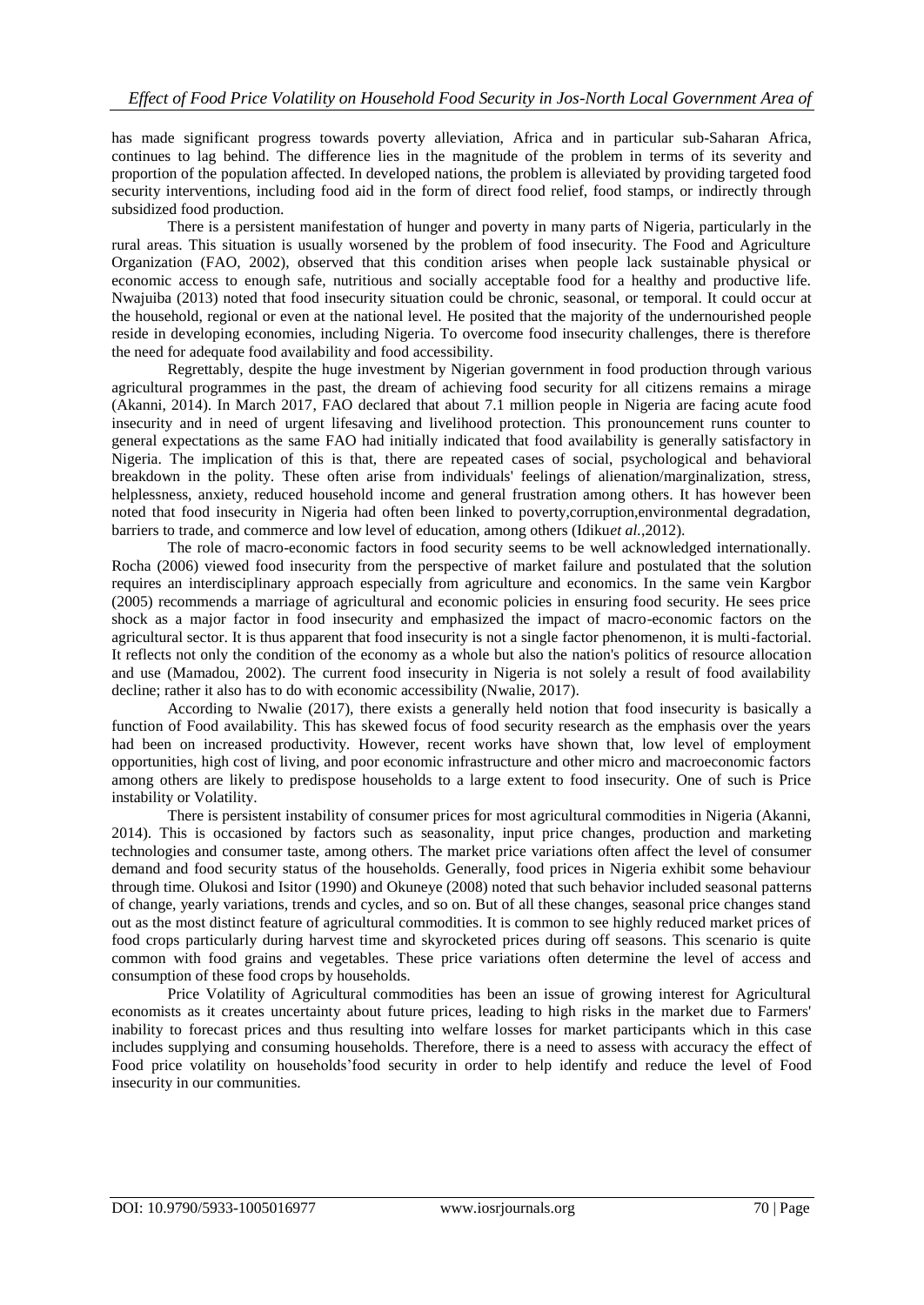# **II. Methodology**

The study was carried out in Jos-North Local Government Area of Plateau State, North Central Nigeria. It is a metropolitan environment that hosts the state capital.It is the hub of most commercial activities in the state, boasting of markets like Terminus, FarinGada, and Chobe among other numerous business and socialization spots.

Multi-stage sampling technique was employed in the selection of households in the study area. In the first stage, Gwom district, which is the only district in Jos-North Local Government Area was selected. The second stage involved the selection of six (6) wards out of the fourteen wards in the Local Government Area for the study. They included; Gangare, Tudun Wada, JentaAdamu, Apata, Vanderpuye, and Sarkin Arab. In the third stage, the sample frame for each of the selected wards was collected from the Jos office of National Population Commission.The final stage involved a random selection ofhousehold from each of the 6 wards to obtain the total sample size of 120 households used for the study. The number of respondents in each ward was based on the proportion of their population in the Local Government Area.

Primary data were then collected from the respondents using structured questionnaire schedules designed in line with the study objectives; and partly from secondary data obtained from the National Bureau of Statistics (NBS), Jos Plateau state.

## **Method of Data Analysis**

The data collected were subjected to both descriptive and inferential statistics. Descriptive Statistics such as Percentages, Arithmetic mean, Frequency distribution, and Tables were used to describe the socioeconomic characteristics of the Households, the Coefficient of Price Volatility index was used to determine price volatility,Food security Index was used to estimate Food security status of the households while binary logit regression model was used to ascertain the relationship between food price volatility and household food security in the study area.

# **Model Specification**

#### **Determination of Coefficient of Price Volatility**

The coefficient of price volatility is achieved by calculating the coefficient of variation on the level of prices using period-over-period prices. This is given by

$$
CV = \frac{standard\;deviation\;of\;prices}{mean\;price}
$$

$$
CV = \frac{\sqrt{\frac{\sum_{i=1}^{n}(P_i - \overline{P})^2}{n}}}{\overline{P}}
$$

Where;  $CV = coefficient of price volatility$ .

 $\overline{P}$  = Mean Price

 $P_i$  = Price of ith food category

## **Food Security Index (FSI)**

The food security index was used to determine the food security status of various households in the study area. The households were classified into food secure and food insecure households using the food security index. According to OmononaandAgoi (2007), the food security index is given as:

$$
Fi = \frac{per\ capita\ food\ expenditure\ for\ the\ ith\ house\ hold}{\frac{2}{3}\ mean\ per\ capita\ food\ expenditure\ of\ all\ house\ holds}
$$

Where;  $Fi = food$  security index

When;  $Fi < 1$  = ith household is food insecure

 $Fi \ge 1$  = ith household is food secure

## **RelationshipBetween Food Price Volatility and Household Food Security in the Study Area. (Logit Regression Model)**

The relationship between food security Status (FS), and food price volatility of the households, as well as other socioeconomic characteristics under consideration were determined using the logit (Logistic) regression model as applied by Omononaand Agoi(2007).

It is expressed as: Ln (*i*) = ln( P*i*/1− P*i*) = Z*i………………………………*(1) From the general model as specified in (1) above, Zi = β0 + βi Xi + μi Where  $i = 1, 2, 3...$  10. The equation (1) above can thus be rewritten as; Ln (*i*) = ln(Pi/1− P*i*) = β0+βiXi + µi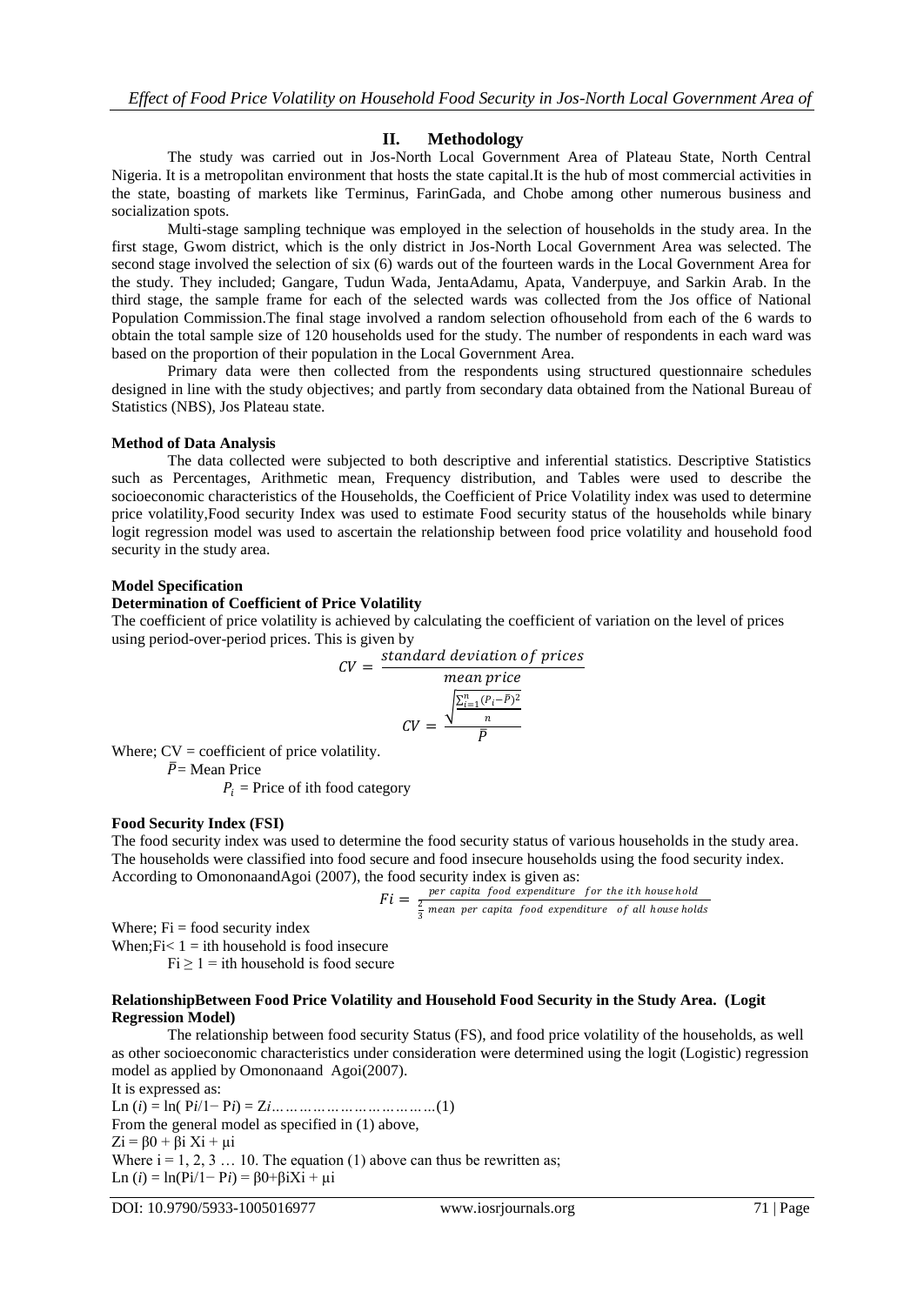The explicit Logit model is expressed as:

 $Y = \beta_0 + \beta_1 X_1 + \beta_2 X_2 + \dots + \beta_n X_n + \mu$ 

Where;  $Y = Food$  security status (0 if food insecure and 1 if food secure).

 $X_1$  = Gender of Household head (Male or Female).

- $X_2$  = Household Size (numbers).
- $X_3$  = Household income (naira).
- $X_4$  = Perception of price volatility (stable, moderate, or unstable).
- $X_5$  = Number of income streams.
- $X_6$  = Educational level of Household head (years).
- $X_7$  = Age of Respondent (years).
- $X_8$  = Occupation of Household head.
- $\mu$  = Error term.
- $\beta_0$  = Constant term i.e. the value of Y when all independent variables equal zero.
- $\beta_1 \beta_8 =$  Coefficients to be estimated.

## **III. Results And Discussion**

#### **1. Socio-Economic Characteristics of Respondents.**

The socio-economic characteristics of the respondents such as age, gender, level of education, Household size, income and occupation are presented in table 1.The majority (59%) of the respondents were males, while 41% were female. This almost equal representation of both gender types is reflective of the metropolitan nature of the study area, thus there is no conformity to the traditional system where household consumption decisions are majorly made by male household heads. The level of education of the respondents was diverse with most of them (54%) having attended or passed through a tertiary institution. Additionally, about 29% of the others completed their Secondary school education, with the remainder of the respondents being sparsely distributed among other categories.

The prevalent occupation among the Respondents was Trading (40%), followed by Civil Service (30%).The result also indicates that 40% of the Respondents had only one (1) source of income, while the remaining 60% had more than one income stream with 27% of the respondents having at least three (3) sources of income. Fifty-eight percent(58%) of the Respondents do not receive any help in form of; subsidies, loans, thrifts, or consumer cooperatives, in the purchase of their food stuff(s). This is further aggravated by surmising that only about 25% of those reached have access to more than one form of assistance in purchasing food.

Table1 also indicates that an overwhelming majority (94%) of the respondents are net food buyers, who consume more food than they produce. This phenomenon is predominant in urban societies where, as a result of a myriad of factors subsistence agriculture is not prevalent, especially among the working class.The respondents captured were of various age categories as expected from a heterogeneous population. However, it is noteworthy that a vast majority (81%) of the respondents were within the ages of 20 to 50 years, thus being in their active and productive years, with the mean age being 39 years. Other results showed that about 59% of the respondents had household sizes of 1 to5 persons,  $32\%$  had between  $6 - 10$  persons while the mean household size was 6 persons.

The estimated income level of the respondents using the expenditure approachshowsthat 69% earn below ₦100,000 monthly with only 7% earning above ₦150,000 every month. This numbers becomes increasingly alarming when income per capita is taken into consideration; which shows the average to be at a little below  $\mathcal{H}_0$ ,800 monthly and  $\mathcal{H}_2$ 27 per day. This is well below the one dollar, ninety cents (\$1.90) per day poverty standard. Thus, the majority of the respondents could be said to be from the low income bracket. This finding corroboratesOpara and Johnson (2019) in "*Household Food Security among different wealth groups within Uyo metropolis in Southern Nigeria.*", which suggested income to be low among Uyo households.

|                           | Table 1:Socioeconomic characteristic distribution of the Respondents. |                    |  |
|---------------------------|-----------------------------------------------------------------------|--------------------|--|
| Gender                    | <b>Frequency</b>                                                      | Percentage $(\% )$ |  |
| Male                      | 57                                                                    | 59                 |  |
| Female                    | 40                                                                    | 41                 |  |
| <b>Level of Education</b> |                                                                       |                    |  |
| No Formal Education       | 12                                                                    | 12.4               |  |
| Primary                   | 6                                                                     | 6.2                |  |
| Secondary                 | 27                                                                    | 27.8               |  |
| Tertiary                  | 52                                                                    | 53.6               |  |
| Occupation                |                                                                       |                    |  |
| Artisan                   | 18                                                                    | 18.6               |  |
| Civil Servants            | 28                                                                    | 28.9               |  |
| Farmer                    | 3                                                                     | 3.1                |  |
| Trading                   | 39                                                                    | 40.2               |  |
| Others                    | 9                                                                     | 9.3                |  |

DOI: 10.9790/5933-1005016977 www.iosrjournals.org 72 | Page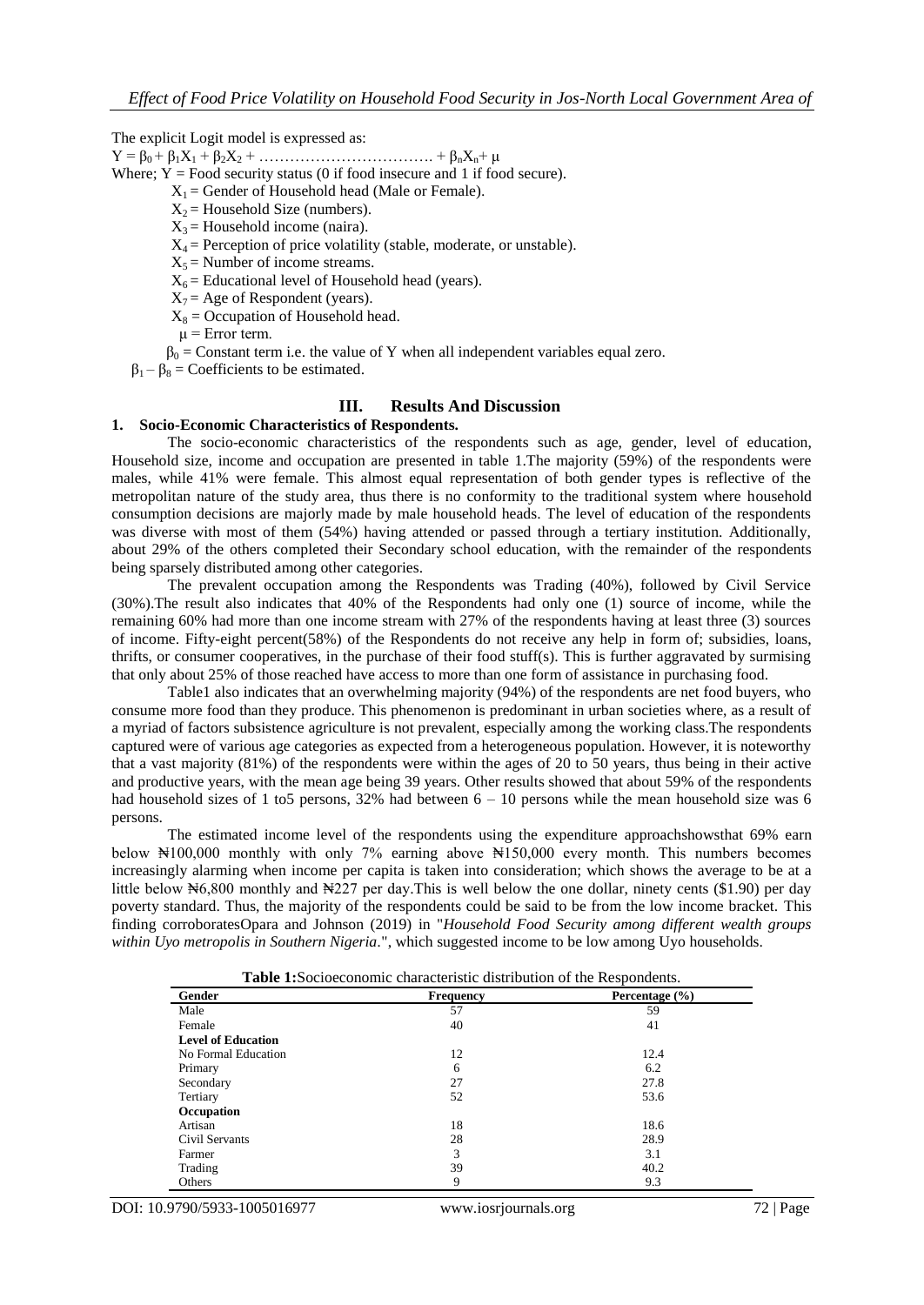| <b>Income Streams</b>                    |                |                |
|------------------------------------------|----------------|----------------|
| One                                      | 39             | 40             |
| Two                                      | 32             | 33             |
| Three                                    | 16             | 17             |
| Four                                     | 10             | 10             |
| <b>Forms of Food Purchase Assistance</b> |                |                |
| None                                     | 56             | 58             |
| One                                      | 16             | 17             |
| Two                                      | 15             | 15             |
| Three                                    | 10             | 10             |
| <b>Quantity of Food Purchased (%)</b>    |                |                |
| < 20                                     | 6              | 6              |
| $20 - 60$                                | 44             | 45             |
| > 60                                     | 47             | 49             |
| Age (Years)                              |                |                |
| < 20                                     | $\overline{c}$ | 2              |
| $21 - 30$                                | 27             | 28             |
| $31 - 40$                                | 29             | 30             |
| $41 - 50$                                | 22             | 23             |
| $51 - 60$                                | 15             | 15             |
| >60                                      | 2              | $\overline{2}$ |
| Mean                                     | 39             |                |
| <b>Household Size</b>                    |                |                |
| $1 - 5$                                  | 57             | 59             |
| $6 - 10$                                 | 31             | 32             |
| >10                                      | 9              | 9              |
| Mean                                     | 6              |                |
| Income $(*1000)$                         |                |                |
| $<100\,$                                 | 67             | 69             |
| $100 - 150$                              | 23             | 24             |
| >150                                     | $\overline{7}$ | $\tau$         |

# **2Food Expenditure to Income Ratio of the Respondents.**

The proportion of the total income utilized by the households for food is outlined in table 2. Unsurprisingly, about 86% of the Respondents used over 30% of their income on food alone. This fact combined with the knowledge that the majority of the respondents have to purchase their food i.e. are Net Food Buyers, and also factoring the income bracket might make one lean towards concluding that a majority or at least 50% of the Respondents are living in poverty.

| FEI Ratio $(\% )$             | Frequency | Percentage (%) |
|-------------------------------|-----------|----------------|
|                               | 14        | 14             |
| $\frac{\leq 30}{31}$<br>$-60$ | 69        | $\mathbf{a}$   |
| - 60                          | 14        |                |

Source: Field Survey, 2018.

\* FEI Ratio: Food Expenditure to Income Ratio

## **3Food Price Volatility Perception by the Respondents.**

The results indicate that there is a strong perception about the volatility of food prices, with over 81% of the Respondents affirming that the prices of food stuff in the study area was generally unstable. This perception while valid is however subjective, but since it is likely to affect the consumption decisions made, it can be very instructive.

| Table 3: Food Price Volatility Perception Distribution of the Respondents. |  |  |  |  |
|----------------------------------------------------------------------------|--|--|--|--|
|----------------------------------------------------------------------------|--|--|--|--|

| <b>FPV Perception*</b> | <b>Frequency</b> | Percentage $(\% )$ |
|------------------------|------------------|--------------------|
| Very Stable            |                  | 1.0                |
| Stable                 |                  | 4.1                |
| Moderate               | 13               | 13.4               |
| Unstable               | 42               | 43.3               |
| Verv Unstable          | 37               | 38.1               |

Source: Field Survey, 2018.

\* FPV Perception: Food Price Volatility Perception

## **4 Volatility in Food Prices in Plateau State between January 2017 and December 2018.**

The results showed that the coefficient of **price volatility of Roots and Tubers** in the study area was 10.67% within a period of just 2 years; this indicates a fairly serious fluctuation rate, if taken in isolation, but gets dire with the realisation that the period under consideration is just 24 months. The food group, while not the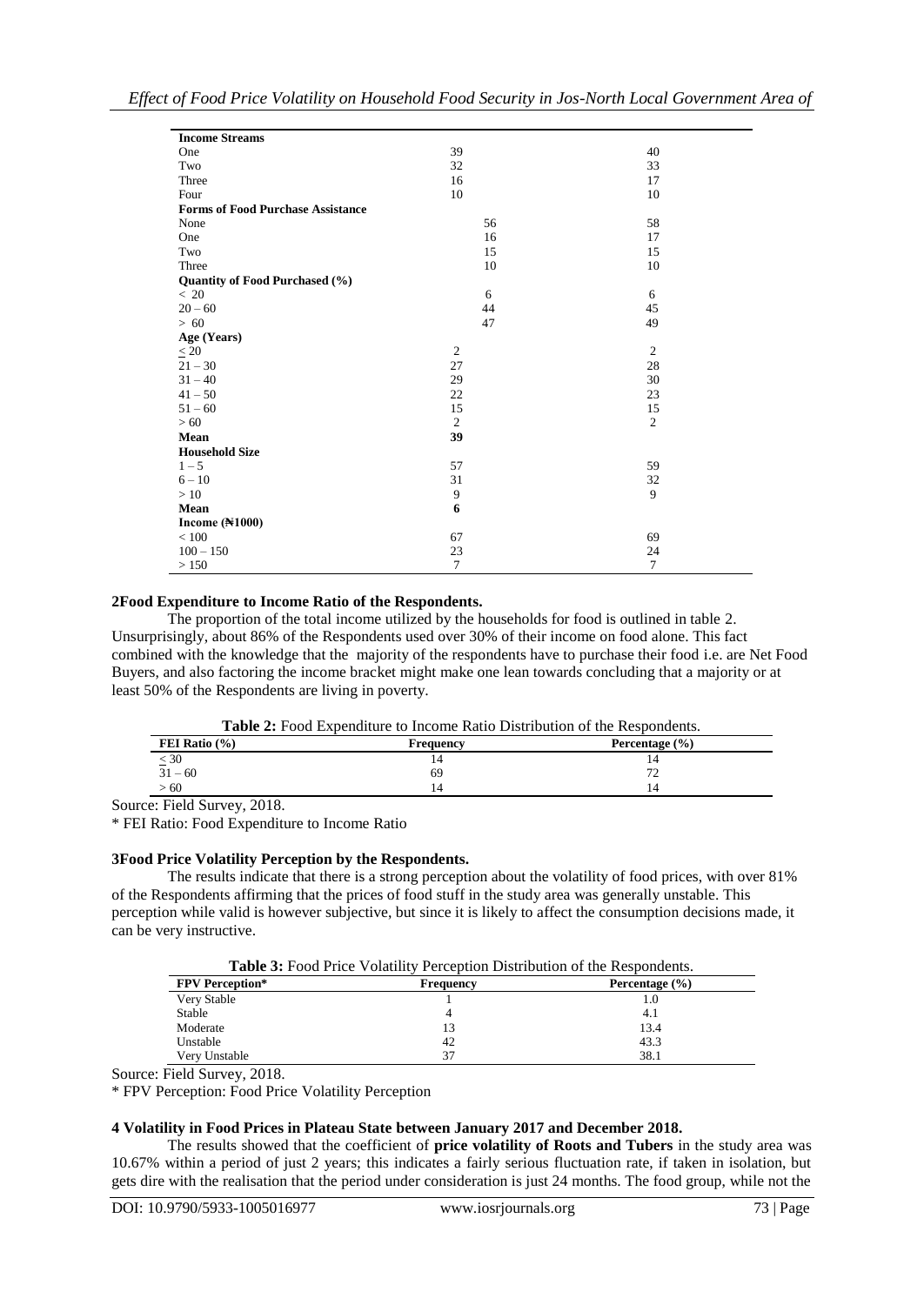major source of energy to a large proportion of the population, is often combined with cereals as major energy sources. Thus, foods like Yam, Potatoes (*Solanumtuberosum*), Cassava, Cocoyam, sweet potatoes, etc., constitute a large part of staple foods consumed in typical Nigerian households.

The Coefficient of **Price Volatility for Grains and Cereals** was estimated as 4.34% over the period under consideration, with a fairly stable movement in food prices attained over the last nine (9) months of data capture. However, this semblance of stability is once again undermined by the importance of the food group to Households, as Grains like Maize, Cow pea, Millet, Wheat, etc., constitute the largest share of household food consumption, hence a little fluctuation in prices will go a long way to either increase or decrease the quantity, as well as quality of the food accessible to these households.

**Meat and meat products, Fish and fish products** etc., were found to have about 4.90% rate of fluctuation about their mean prices. The price trend also shows a steady increase in the average prices, though this could be explained by the changes in the foreign exchange markets as some of the foods under consideration are not commercially produced locally.

**Oil based foods** as shown by the trends in prices is very prone to price shocks, as characterised by the hugely unstable nature of its prices aptly represented by its coefficient of price volatility given as 11.80%, which for an essential commodity like food is deemed too high. This is because not only will suppliers be unable to stock in large quantities for fear of large drops, buyers will also be unable to rely on previous market purchases when planning their expenditure, thus leaving both in a level of uncertainty.

**Fruits and Vegetables** constitute a major factor in the determination of a household's dietary diversity and ultimately, health. It is the part of food which concerns of "meeting dietary requirement" is hinged on. The food group has simply been seen to have several health benefits to man. However, seasonality as well as inadequate storage are major factors why prices for this all important food group are rarely stable, as characterised by the coefficient of price volatility of 12.64% over a period of two years. Thus, a high level of fluctuation is seen occurring with the prices dropping in seasons and spiking during off-seasons.

Other food types outside the aforementioned were in processed forms. These include, Bread, Confectioneries, Spices, and Beverages etc. The coefficient of price volatility for this food type was 13.10% which is to be expected considering the nature of the goods being in their processed form thus, the shocks experienced by the economy as a whole would have affected it.

The verdict having compared the various Food categories and their prices as well as volatility of said prices, is not too far from the general perception by the Respondents, as though Food prices are not highly volatile numerically, their very nature as pertaining to essential goods make even the slightest changes bring about large offsets in the Respondents' real income. This is because, low income earners are far more susceptible to price changes than their more prosperous counterparts, because of the effect of price shocks on purchasing power, since Food consumption is largely considered to be price inelastic for the rich (FAO, 2011).



**Fluctuations in the Prices of Different Food Categories.**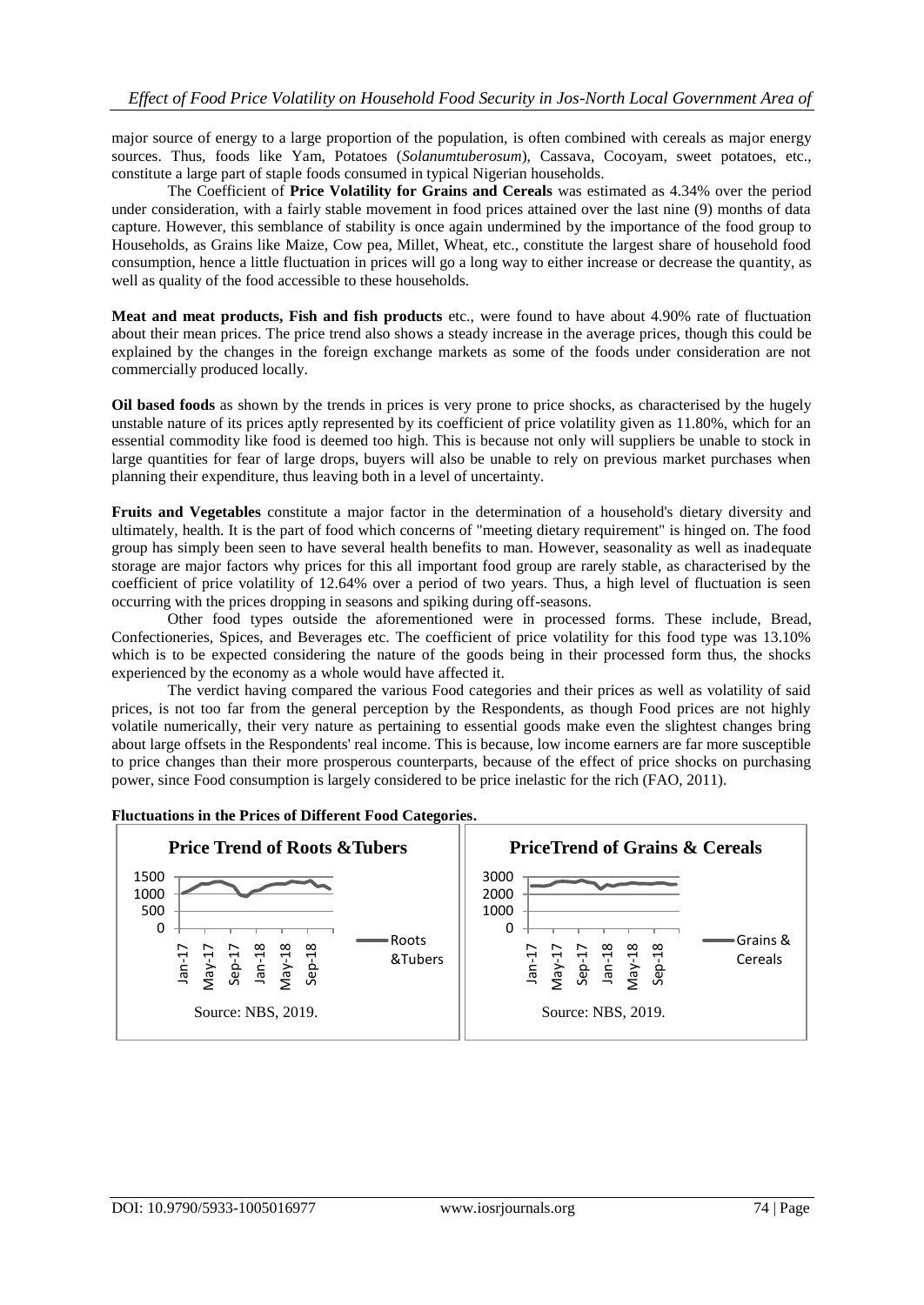

# **5Food Security Status of the Respondents.**

The Results of the Food Security Index (FSI), showed that about 73% of the Respondents were Food insecure. It is very instructive to note that the basis upon which this conclusion is being drawn, that is FSI, focuses only on the economic access to Food, while not necessarily covering issues like safety of food, dietary requirements, frequency of food availability, and other related factors as given by the World Food Summit (1996). Thus one can reasonably conclude, that a closer look at these households' lifestyles will reveal even more, so called food secure families, who do not meet the cut.

| <b>Table 4:</b> Household Food Security Status Distribution of the Respondents. |                  |                    |  |
|---------------------------------------------------------------------------------|------------------|--------------------|--|
| <b>Food Security Status</b>                                                     | <b>Frequency</b> | Percentage $(\% )$ |  |
| Food Insecure                                                                   |                  |                    |  |
| Food Secure                                                                     | 26               |                    |  |

**Total 97 100**

|  | Table 4: Household Food Security Status Distribution of the Respondents. |
|--|--------------------------------------------------------------------------|
|--|--------------------------------------------------------------------------|

Source: Field Survey, 2018.

# **6Factors Affecting the Food Security Status of Respondents.**

The Results from the Logistic regression as shown in table 5 show the factors considered significant in determining the probability of a household being food secure. The Pseudo  $R^2$  value was given as 0.5670, indicating the fitness of the model to the data to be about 57%. Household Size, Income, Food Price Volatility Perception, and number of Income streams were found to be significant factors in determining the likelihood of a household being food secured, while Gender, Level of Education, Age, as well as occupation were found to be statistically insignificant.

The size of household units was found to be significant at 1% probability levels, thus implying that there is a negative relationship between the number of members constituting a household, and the household food security status. Thus an increase in household size is likely to decrease the probability of a household being Food secure. This is not particularly surprising as researchers even from the days of the Malthusian theory, have advocated a form of control of Population to reduce hunger.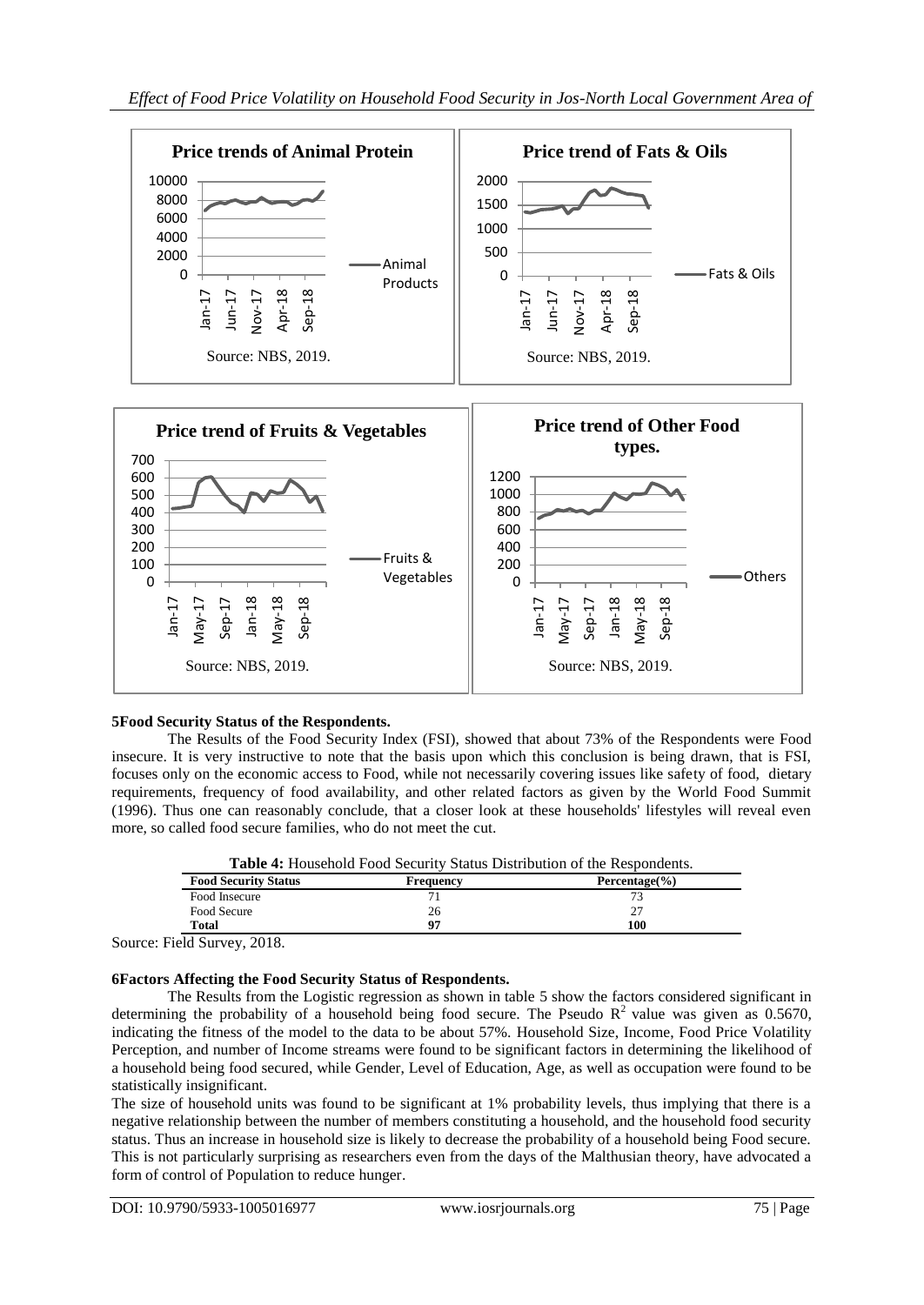Household Income was also found to be significant at 1% level of probability, thus implying a positive relationship in the disposable income and the Food Security Status of a household. Once again, this is pretty straight forward as households with more income at their disposal will naturally have a larger household Food expenditure than ones with lower budget for food, *ceteris paribus.*

The Respondents' perception on Food Price Volatility was also found to be significant at 10% level of probability, thus signifying a positive relationship with Household Food Security. The households that are more likely to be food secure in the study area are those conscious of the instability in food prices. The implication of this is that the more households perceives the prices of food as volatile or unstable, the better they are able to make contingency plans to mitigate against the negative effects of such and thus they remain Food Secure.

The last statistically significant factor in the model was the number of income streams available to a household, which was also found to be significant at 1% probability levels, thus indicating a positive relationship with Household Food Security. The implication of this is that household heads with additional income streams will be better off with more disposable incomes to acquire food, hence be more food secured.

| <b>Table 5:</b> Logistic Regression Results. |                    |                       |              |  |
|----------------------------------------------|--------------------|-----------------------|--------------|--|
| <b>Variable</b>                              | <b>Coefficient</b> | <b>Standard Error</b> | Wald         |  |
| Constant                                     | $-1.7640$          | 2.25810               | $-0.7811$    |  |
| Gender                                       | 0.2204             | 0.6617                | 0.3330       |  |
| Household Size                               | $-1.2149$          | 0.3300                | $-3.6815***$ |  |
| Income                                       | 0.00005            | 0.00001               | $5.0000***$  |  |
| <b>FPV</b>                                   | 1.7526             | 0.9904                | $3.1315***$  |  |
| Income Streams                               | $-0.6900$          | 0.3718                | $3.4450***$  |  |
| Educational Level                            | $-0.0689$          | 0.0528                | $-1.3049$    |  |
| Age                                          | 0.2166             | 0.2989                | 0.1109       |  |
| Occupation                                   | $-0.1541$          | 00.2464               | 0.3908       |  |
| Log likelihood: 64.19                        |                    |                       |              |  |
| $\chi^2$ :47.8690                            |                    |                       |              |  |
| Nagelkerke $R^2$ : 0.5670                    |                    |                       |              |  |

\*\*\*, represents 1% Probability level.

#### **IV. Conclusion And Recommendations**

Findings of this study have concluded that the income of most of the households in the study area was relatively low and consequently, most were Food Insecure. Additionally, the prices of food in the study area were adjudged to be generally unstable, thus in tandem with the perception of most respondents sampled. Volatility of food prices was found to have a relationship with the Food security status of the households.Hence, it is recommended that:

Governments and Policy Makers: Two categories of policies and programmes as advised by the Committee for food security (CFS)can be contemplated at the national level to solve the volatility problem in relation to food security. The first aims at stabilizing price, while the second aims at reducing the impact of price volatility on incomes and purchasing power. Thus steps could be taken to anticipate and successfully reduce the impact of price shocks through policies involving subsidies, market quotas to prevent glut etc. Concerted effort must be made to put in place adequate storage facilitiesas to reduce post-harvest losses hence reducing seasonal fluctuations.

Household Heads should endeavour to produce at least half (50%) of their food consumption requirement to reduce the effect of food price volatility on their food purchases.

Further research should be carried out on a much more diverse population be observed and a longer time series used for better understanding of the nature and effect of the phenomenon of price volatility, and how it affects food security.

#### **References**

- [1]. Akanni, K.A. (2014). Agricultural Price Policy, Consumer Demand and Implications for Household Food Security in Nigeria.*InternationalJournal of Food and Agricultural Economics* Vol. 2 No. 1, 121-132
- [2]. Chikaire, J., and Nnadi, F. (2011).Agricultural Innovation Strategies for Sustainable Food Security in Africa.*International Journal of tropical agriculture and food systems* 5 (2): 153-161
- [3]. Committee on World Food Security.(2011). Price volatility and food security.The High Level Panel of Experts on Food Security and Nutrition, July 2011. High Level Panel of Experts on Food Security and Nutrition, Rome, 2011.
- [4]. Farayibi, A. (2016). Perspectives on the Nigerian Economic recession. Centre for Allied Research and Economic Development.Retrievedfrom
- [https://www.researchgate.net/publication/310322305\\_Perspectives\\_on\\_the\\_Nigerian\\_Economic\\_Recession](https://www.researchgate.net/publication/310322305_Perspectives_on_the_Nigerian_Economic_Recession) on 27th June 2018. [5]. Food and Agriculture Organization (1996). Rome Declaration on World Food Security and World Food Summit Plan of action.
- Rome, 13-17 November 1996. Retrievedfrom www.Food And Agriculture Organisation.org/docrep/003/w3613e/w3613e00.html
- [6]. Food and Agriculture Organization, (2002).The State of food security in the world.4th edition.Rome, Italy.Pp.17-21.